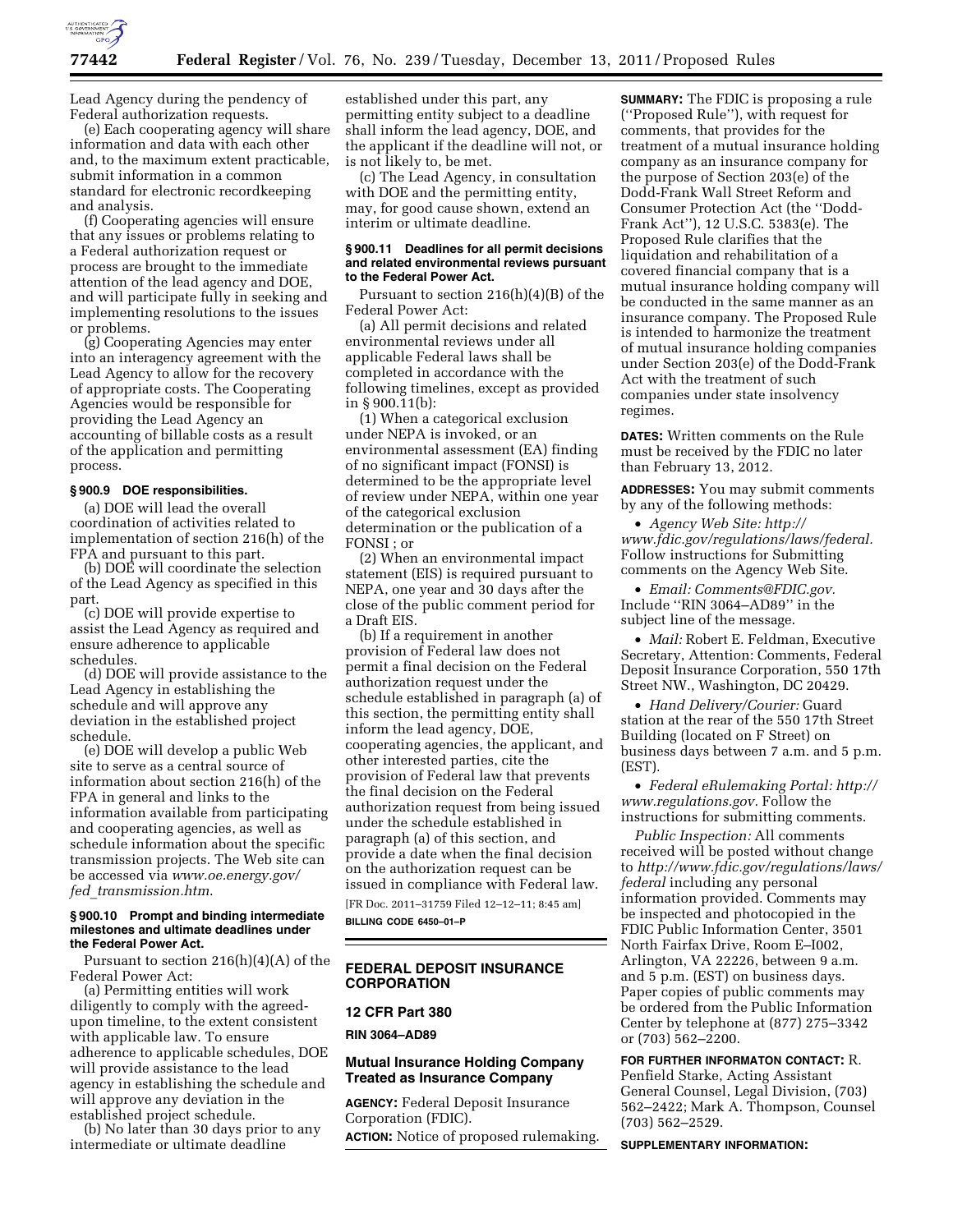## **I. Background**

Title II of the Dodd-Frank Act provides for the appointment of the FDIC as receiver of a nonviable financial company that poses significant risk to the financial stability of the United States (a ''covered financial company''), outlines the process for the orderly liquidation of a covered financial company following the FDIC's appointment as receiver and provides for additional implementation of the orderly liquidation authority by rulemaking. The Proposed Rule is being promulgated pursuant to Section 209 1 of the Dodd-Frank Act, which authorizes the FDIC, in consultation with the FSOC, to prescribe such rules and regulations as the FDIC considers necessary or appropriate to implement Title II. Section 209 of the Dodd-Frank Act further provides that, to the extent possible, the FDIC should seek to harmonize rules and regulations promulgated under Section 209 with the insolvency laws that would otherwise apply to a covered financial company.

On July 15, 2011, the FDIC published in the **Federal Register** a final rule regarding certain orderly liquidation authority provisions under Title II of the Dodd-Frank Act.2 In response to the notice of proposed rulemaking 3 and interim final 4 rule that preceded the issuance of the final rule, commenters from the insurance industry urged the greatest possible deference to state regulators and to state laws, rules and regulations governing insurance companies and, in particular, state laws governing the liquidation and rehabilitation of insurance companies. Commenters urged the FDIC to treat mutual insurance holding companies as insurance companies for purposes of Title II of the Dodd-Frank Act.5

In light of the comments received and pursuant to the authority granted to it by Section 209 of the Dodd-Frank Act, the FDIC is issuing the Proposed Rule, with a request for comments.

## *History of Mutual Insurance Holding Company*

The mutual insurance industry traces its roots back to England, where, in 1696, the first mutual fire insurer was established. The first American mutual insurance company, the Philadelphia Contributionship for the Insurance of Houses from Loss by Fire, was founded in 1752.6

Mutual insurance companies are owned by their policyholders, not by stockholders. Policyholders are entitled to vote for members of the company's board of directors and may receive special dividends in the form of capital distributions or reductions of policy premiums.

The mutual insurance holding company structure was first created in Iowa in 1995.7 A mutual insurance holding company is created through the restructuring of a mutual insurance company into two entities, a mutual insurance holding company and a stock insurance company that is converted from the original mutual insurance company.

In a variation of this restructuring, a third entity may be formed, an intermediate insurance stock holding company. In this three-entity structure, initially the mutual insurance holding company owns 100% of the intermediate insurance stock holding company, and the intermediate insurance stock holding company owns 100% of the stock of the converted mutual insurance company. The purpose of the restructuring is to preserve the benefits of a mutual form of organization while allowing the converted mutual insurance company access to capital markets either through sale of its stock or, in a three-entity structure, the sale of the stock of the intermediate insurance stock holding company.

A mutual insurance holding company is owned by the policyholders of the converted mutual insurance company who have rights similar to those they had as policyholders of the mutual insurance company before conversion. Policyholders of the converted mutual insurance company are entitled to vote for members of the mutual insurance holding company's board of directors, and may receive special dividends in the form of capital distributions or reductions of policy premiums.

A majority of the states have adopted statutes providing for the formation of mutual insurance holding companies.

Those statutes generally (a) Provide for the regulation of a mutual insurance holding company at the holding company level by the insurance commissioner of the domiciliary state; (b) require that the mutual insurance holding company maintain voting control over the converted mutual insurance company; and (c) specifically subject a mutual insurance holding company to liquidation or rehabilitation under the state regime if the converted mutual insurance company is placed in liquidation or rehabilitation. In addition, either by statute, rule or regulation, in the liquidation of a converted mutual insurance company, the assets of the mutual insurance holding company generally are included in the estate of the converted mutual insurance company being liquidated.8

## *Treatment of an Insurance Company Under Section 203(e) of the Dodd-Frank Act*

In providing for the orderly liquidation of a covered financial company under Title II of the Dodd-Frank Act, Congress recognized that insurance companies historically had been liquidated and rehabilitated pursuant to a state insolvency framework. As a result, Congress provided that ''if an insurance company is a covered financial company or a subsidiary or affiliate of a covered financial company, the liquidation or rehabilitation of such insurance company, and any subsidiary or affiliate of such company that is [an insurance company], shall be conducted as provided under applicable State law.'' 9

The term ''insurance company'' is defined in Section 201(a)(13) of the Dodd-Frank Act to mean ''any entity that is—(A) Engaged in the business of insurance; (B) subject to regulation by a State insurance regulator; and (C) covered by a State law that is designed to specifically deal with the rehabilitation, liquidation, or insolvency of an insurance company.'' 10 The identical definition is found in Section 380.1 of Title 12 of the Code of Federal Regulations. Concerns have been raised with respect to the application of this definition to mutual insurance holding companies because, under applicable state laws, a mutual insurance holding company generally is prohibited from engaging in the business of insurance, that is, a mutual insurance holding company may not sell policies of

<sup>1</sup> 12 U.S.C. 5389.

<sup>2</sup> 76 FR 41626 (July 15, 2011).

<sup>3</sup>Notice of Proposed Rulemaking, 75 FR 64173 (October 19, 2010).

<sup>4</sup> Interim Final Rule, 76 FR 4207 (January 25,

<sup>2011).</sup>  5Letter dated January 18, 2011, to Robert E.

Feldman, Executive Secretary, FDIC from National Association of Insurance Commissioners, *[http://](http://www.fdic.gov/regulations/laws/federal/2010/10Addcomment.PDF) [www.fdic.gov/regulations/laws/federal/2010/](http://www.fdic.gov/regulations/laws/federal/2010/10Addcomment.PDF) [10Addcomment.PDF;](http://www.fdic.gov/regulations/laws/federal/2010/10Addcomment.PDF)* Letter dated March 28, 2011, to Robert E. Feldman, Executive Secretary, FDIC from Mutual Insurance Holding Company Coalition, *[http://www.fdic.gov/regulations/laws/federal/2011/](http://www.fdic.gov/regulations/laws/federal/2011/11c04Orderly.PDF)  [11c04Orderly.PDF.](http://www.fdic.gov/regulations/laws/federal/2011/11c04Orderly.PDF)* 

<sup>6</sup>The Philadelphia Contributionship, History, *[http://www.contributionship.com/history/](http://www.contributionship.com/history/index.html) [index.html.](http://www.contributionship.com/history/index.html)* 

<sup>7</sup> Iowa Code Ann. (West) § 521A.14.

<sup>8</sup>*E.g.,* Iowa Code Ann. (West) 521A.14(4), 215 Ill. Comp. Stat. Ann. (West)  $5/59.2(1)(f)(v)$ , and Neb. Rev. Stat. § 44–6125(6)(g).

<sup>9</sup> 12 U.S.C. 5383(e)(1).

<sup>10</sup> 12 U.S.C. 5381(a)(13).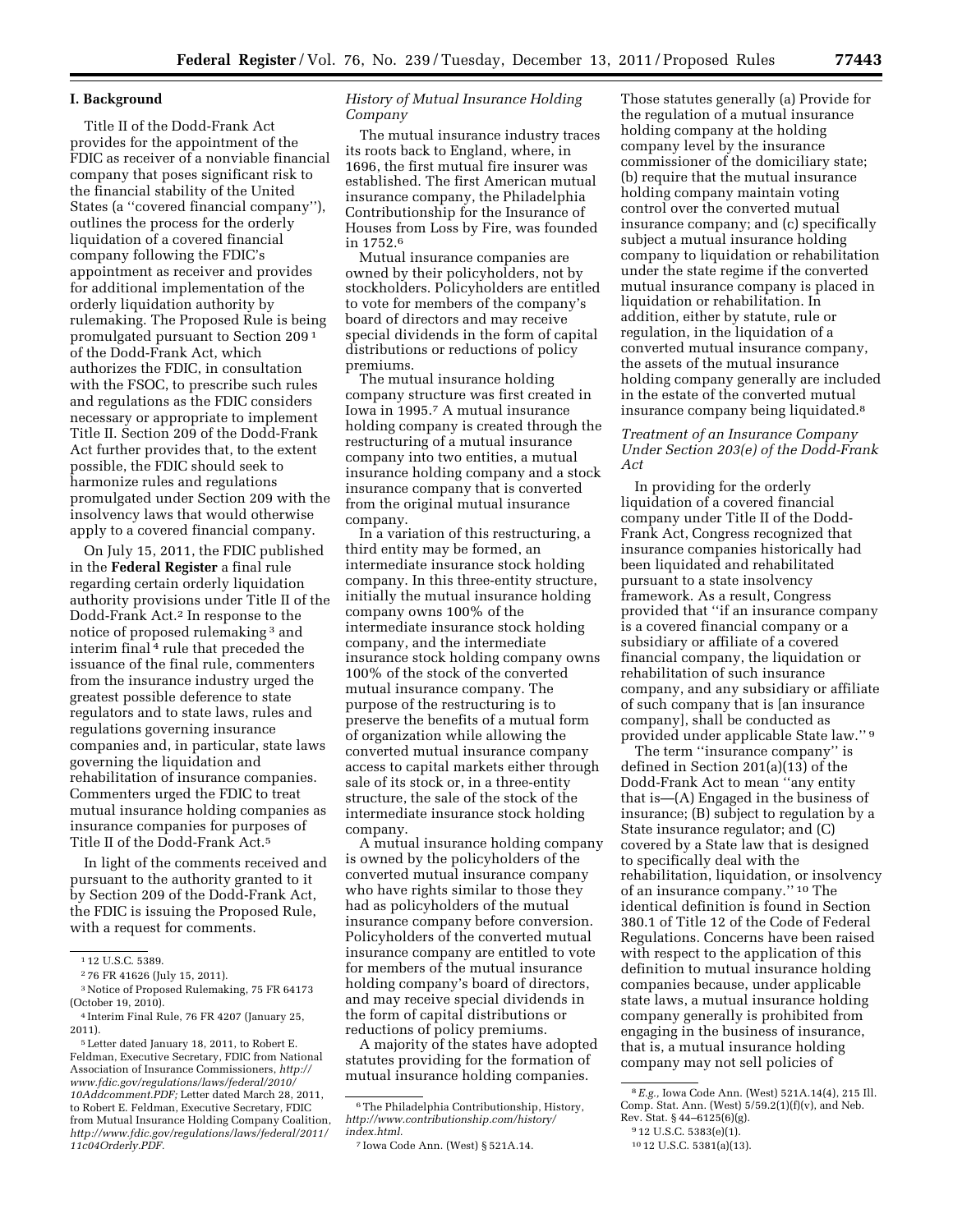insurance. Thus, a mutual insurance holding company arguably does not fit squarely within a literal reading of the statutory definition of insurance company under the Dodd-Frank Act.

Given the process by which a mutual insurance holding company is formed from a converted mutual insurance company, the continuing interest of the policyholders of the converted mutual insurance company in both the converted mutual insurance company, as its customers, and the mutual insurance holding company, as equity holders, the extensive regulation of the mutual insurance holding company by the insurance commissioner of its domiciliary state, and the inclusion of the mutual insurance holding company and its assets in the liquidation of the converted mutual insurance company, it is consistent with the intent of the Dodd-Frank Act to treat a mutual insurance holding company, under certain circumstances, as an insurance company for the purpose of Section 203(e) of the Dodd-Frank Act.11

#### **II. The Proposed Rule**

The Proposed Rule would modify part 380 of title 12 of the Code of Federal Regulations, and would provide generally that a mutual insurance holding company that meets the requirements of the Proposed Rule will be treated as an insurance company for the purpose of Section 203(e) of the Dodd-Frank Act.

The Proposed Rule would add three definitions to Section 380.1 of title 12 of the Code of Federal Regulations: intermediate insurance stock holding company; mutual insurance company; and mutual insurance holding company.

The Proposed Rule would add Section 380.11 to provide that a mutual insurance holding company shall be treated as an insurance company for the purpose of Section 203(e) of the Dodd-Frank Act, 12 U.S.C. 5383(e); provided that: (a) It is subject to the insurance laws of the state of its domicile, including specifically and without limitation, a statutory regime for the rehabilitation or liquidation of insurance companies that are in default or in danger of default; (b) it is not subject to bankruptcy proceedings under Title 11 of the United States Code; (c) its largest United States subsidiary (as measured by total assets

as of the end of the previous calendar quarter) is an insurance company or an intermediate insurance stock holding company; and (d) its investments are limited to the securities of an intermediate insurance stock holding company, the securities of the converted mutual insurance company and other assets and securities of the type authorized for holding and investment by an insurance company domiciled in its state of incorporation.

The first proviso requires that the mutual insurance holding company be subject to the insurance laws of the state of its domicile, including specifically and without limitation, a statutory regime for the rehabilitation or liquidation of insurance companies that are in default or in danger of default, and is included in the Proposed Rule to be consistent with two of the three prongs of the definition of ''insurance company'' set forth in Section 201(a)(13) of the Dodd-Frank Act. The reference to companies that are ''in default or in danger of default'' ensures that the state resolution process will be applicable in a time and manner comparable to the Title II orderly liquidation process, which applies to financial companies that are in default or in danger of default under Section 203(b)(1) of the Dodd-Frank Act.

The second proviso requires that it is not subject to bankruptcy proceedings under title 11 of the United States Code and is included to emphasize that the mutual insurance holding company must not only be subject to the applicable state insurance law but must also be resolved under the applicable state insurance law. Thus, the Proposed Rule would ensure that there is no ambiguity or conflict with respect to the determination of which insolvency regime is applicable to a mutual insurance holding company.

The third proviso, which requires that the mutual insurance holding company's largest United States subsidiary (as measured by total assets as of the end of the previous calendar quarter) is an insurance company or an intermediate insurance stock holding company, is included to ensure that, if a mutual insurance holding company covered by the Proposed Rule is placed in orderly liquidation under title II of the Dodd-Frank Act, the Director of the Federal Insurance Office would participate in making the recommendation to take such action in accordance with the provisions of Section 203(a)(1)(C) of the Dodd-Frank Act. In addition, this requirement is intended to emphasize that an insurance company subsidiary of the mutual

insurance holding company must be its most significant subsidiary by asset size.

The final proviso, which requires the mutual insurance holding company to limit its investments to the securities of the intermediate insurance stock holding company, the securities of the converted mutual insurance company and other assets and securities of the type authorized for holding and investment by an insurance company domiciled in its state of incorporation, is intended to ensure that the mutual insurance holding company is operating as a pure holding company and is not itself actively engaged in operating noninsurance businesses.12

#### **III. Request for Comments**

The FDIC seeks comments on all aspects of the Proposed Rule. Comments will be considered by the FDIC and appropriate revisions will be made to the Proposed Rule, if necessary, before a final rule is issued. Comments are specifically requested on the following:

1. What terms defined by the Proposed Rule require further clarification and how should they be defined?

2. Are there other terms used in the Proposed Rule that should be defined?

3. Are the conditions placed on a mutual insurance holding company in order to be treated as an insurance company appropriate? Are the conditions consistent with the goal of conforming to state regimes governing the resolution of converted mutual insurance companies and their related mutual insurance holding companies?

4. Are there any situations in which an intermediate insurance stock holding company should be treated as an insurance company under the Proposed Rule?

5. Are there other provisions of the Dodd-Frank Act and the existing regulations other than Section 203(e) of the Dodd-Frank Act in which the definition of insurance company should expressly include mutual insurance holding companies?

6. Is the approach taken in the Proposed Rule too broad, i.e., does it affect covered financial companies that would not appropriately be treated as insurance companies consistent with the intent of the Dodd-Frank Act?

7. In addition to total assets, should the rule define the largest United States subsidiary as measured by total exposures to gross or net loss? Should there be any other measures?

8. Should the treatment of a mutual insurance holding company as an insurance company for the purpose of Section 203(e) of the Dodd-Frank Act be limited to companies that are materially, substantially or predominantly engaged in the business of

<sup>&</sup>lt;sup>11</sup> There is support in the legislative history of the Dodd-Frank Act for interpreting the term ''insurance company'' under Section 201(a)(13) to include a mutual insurance holding company. *See*  statement of Rep. Barney Frank, 111 Cong. Rec. H5216 (daily ed. June 30, 2010) and statement of Sen. Christopher Dodd, 111 Cong. Rec. S5903 (daily ed. July 15, 2010).

<sup>&</sup>lt;sup>12</sup>The investments of the intermediate insurance stock holding company, however, are not restricted in this manner because, under the Proposed Rule, the intermediate insurance stock holding company is not treated as an insurance company for the purpose of Section 203(e) of the Dodd-Frank Act.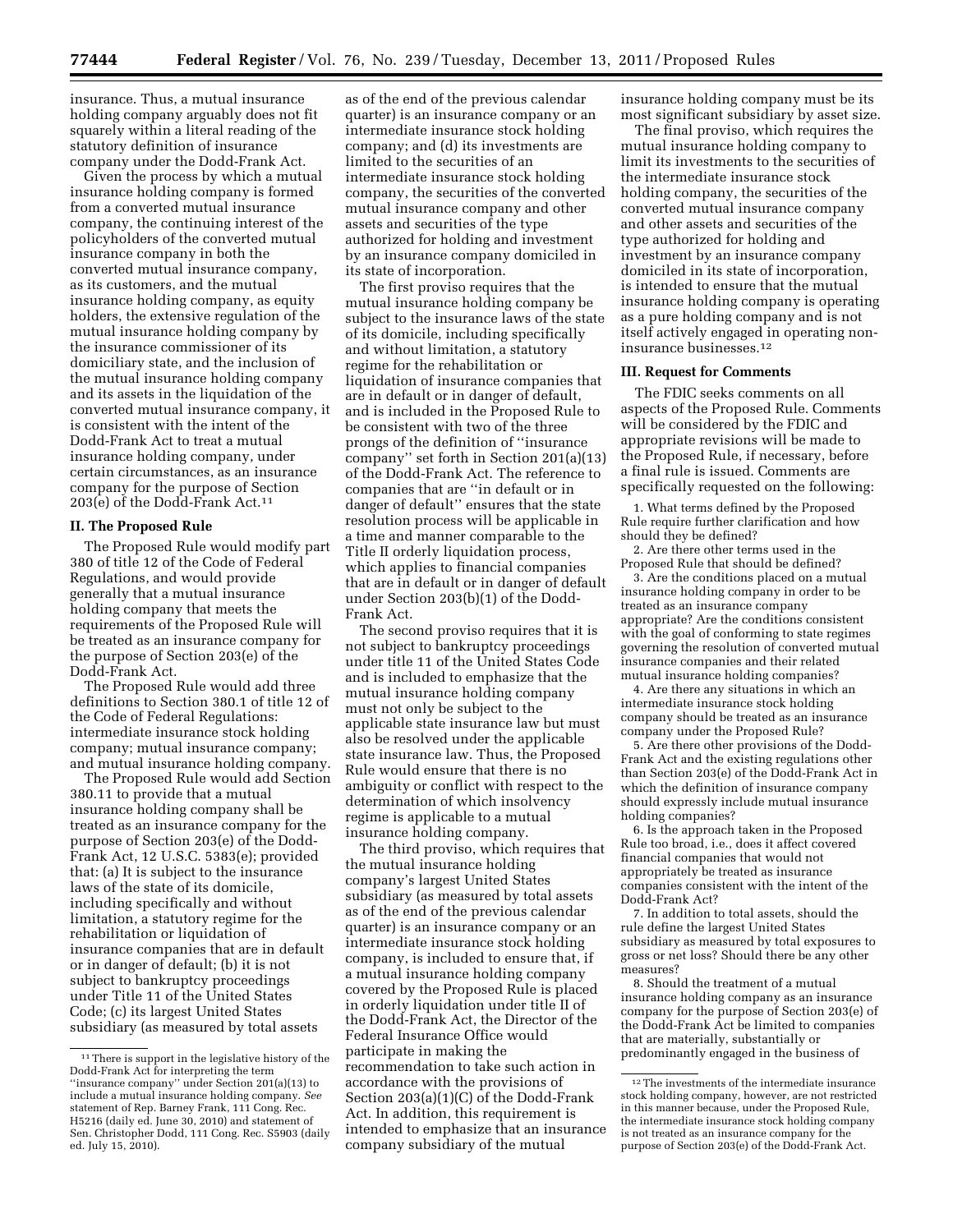insurance? If so, on what basis should that determination be made: an asset test, an income or revenue test, a test relating to risk exposures, or some other measure?

### **IV. Regulatory Analysis and Procedure**

### A. Paperwork Reduction Act

In accordance with the Paperwork Reduction Act (44 U.S.C. 3501 *et seq.*) (''PRA''), the FDIC may not conduct or sponsor, and a person is not required to respond to, a collection of information unless it displays a currently valid Office of Management and Budget (OMB) control number. The Proposed Rule would not involve any new collections of information pursuant to the Paperwork Reduction Act (44 U.S.C. 3501 *et seq.*). Consequently, no information will be submitted to the Office of Management and Budget for review.

### B. Regulatory Flexibility Act

The Regulatory Flexibility Act 5 U.S.C. 601 *et seq.* (RFA) requires each federal agency to prepare a final regulatory flexibility analysis in connection with the promulgation of a final rule, or certify that the final rule will not have a significant economic impact on a substantial number of small entities.13 Pursuant to Section 605(b) of the Regulatory Flexibility Act, the FDIC certifies that the Proposed Rule will not have a significant economic impact on a substantial number of small entities.

Under regulations issued by the Small Business Administration (''SBA''), a ''small entity'' includes those firms within the ''Finance and Insurance'' sector with asset sizes that vary from \$7 million or less in assets to \$175 million or less in assets.14

The Proposed Rule will clarify rules and procedures for the liquidation of a nonviable systemically important financial company, which will provide internal guidance to FDIC personnel performing the liquidation of such a company and will address any uncertainty in the financial system as to how the orderly liquidation of such a company would operate. As such, the Proposed Rule will not have a significant economic impact on small entities.

C. The Treasury and General Government Appropriations Act, 1999— Assessment of Federal Regulations and Policies on Families

The FDIC has determined that the Proposed Rule will not affect family well-being within the meaning of Section 654 of the Treasury and General Government Appropriations Act, enacted as part of the Omnibus Consolidated and Emergency Supplemental Appropriations Act of 1999 (Pub. L. 105–277, 112 Stat. 2681).

### D. Plain Language

Section 722 of the Gramm-Leach-Bliley Act (Pub. L. 106–102, 113 Stat. 1338, 1471), requires the Federal banking agencies to use plain language in all proposed and final rules published after January 1, 2000. The FDIC has sought to present the Proposed Rule in a simple and straightforward manner.

## **List of Subjects in 12 CFR Part 380**

Holding companies, Insurance companies, Mutual insurance holding companies.

For the reasons stated above, the Board of Directors of the Federal Deposit Insurance Corporation proposes to amend part 380 of title 12 of the Code of Federal Regulations as follows:

## **PART 380—ORDERLY LIQUIDATION AUTHORITY**

1. The authority citation for part 380 is revised to read as follows:

**Authority:** 12 U.S.C. 5383(e); 12 U.S.C. 5389; 12 U.S.C. 5390(s)(3); 12 U.S.C. 5390(b)(1)(C); 12 U.S.C. 5390(a)(7)(D).

2. The heading for subpart A is revised to read as follows:

### **Subpart A—General and Miscellaneous Provisions**

Sec.<br>380-1

- 380.1 Definitions.<br>380.2 [Reserved]
- [Reserved]
- 380.3 Treatment of personal service agreements.<br>380.4 [Reserve
- [Reserved]
- 380.5 Treatment of covered financial companies that are subsidiaries of insurance companies.
- 380.6 Limitation on liens on assets of covered financial companies that are insurance companies or covered subsidiaries of insurance companies.<br>380.7 Recoupment of compensation from
- Recoupment of compensation from senior executives and directors.
- 380.8 [Reserved]
	- Treatment of fraudulent and preferential transfers.
- 380.10 Calculation of maximum obligation limitation.
- 380.11 Treatment of mutual insurance holding companies.
- 380.12–380.19 [Reserved]
- 3. Revise § 380.1 to read as follows:

## **§ 380.1 Definitions.**

For purposes of this part, the following terms are defined as follows:

\* \* \* \* \* *Insurance Company.* \* \* \* *Intermediate insurance stock holding company.* For purposes of this subpart,

the term ''intermediate insurance stock holding company'' means a corporation that (1) Is a subsidiary of a mutual insurance holding company, (2) holds all of the issued and outstanding voting stock of the converted mutual insurance company created at the time of formation of the mutual insurance holding company, and (3) holds, as its largest United States subsidiary (as measured by total assets as of the end of the previous calendar quarter), an insurance company.

*Mutual insurance company.* The term ''mutual insurance company'' means a domestic insurance company organized under the laws of a State that provides for the formation of such an entity as a non-stock mutual association in which equity and voting rights are vested in the policyholders.

*Mutual insurance holding company.*  The term ''mutual insurance holding company'' means a corporation that (1) Is lawfully organized under state law authorizing its formation in connection with the reorganization of a mutual insurance company that converts the mutual insurance company to a stock insurance company, and (2) holds either (i) At least 51% of the issued and outstanding voting stock of the intermediate insurance stock holding company, if any, or (ii) if there is no intermediate insurance stock holding company, at least 51% of the issued and outstanding voting stock of the converted mutual insurance company.

\* \* \* \* \*

4. Revise § 380.11 to read as follows:

### **§ 380.11 Treatment of Mutual Insurance Holding Companies.**

A mutual insurance holding company shall be treated as an insurance company for the purpose of section 203(e) of the Dodd-Frank Act, 12 U.S.C. 5383(e); provided that—

(a) The company is subject to the insurance laws of the state of its domicile, including, specifically and without limitation, a statutory regime for the rehabilitation or liquidation of insurance companies that are in default or in danger of default;

(b) the company is not subject to bankruptcy proceedings under Title 11 of the United States Code;

(c) the largest United States subsidiary of the company (as measured by total assets as of the end of the previous calendar quarter) is an insurance company or an intermediate insurance stock holding company; and

(d) the assets and investments of the company are limited to the securities of an intermediate insurance stock holding company, the securities of the converted mutual insurance company and other

<sup>13</sup>See 5 U.S.C. 603, 604 and 605.

<sup>14</sup> 13 CFR 121.201.